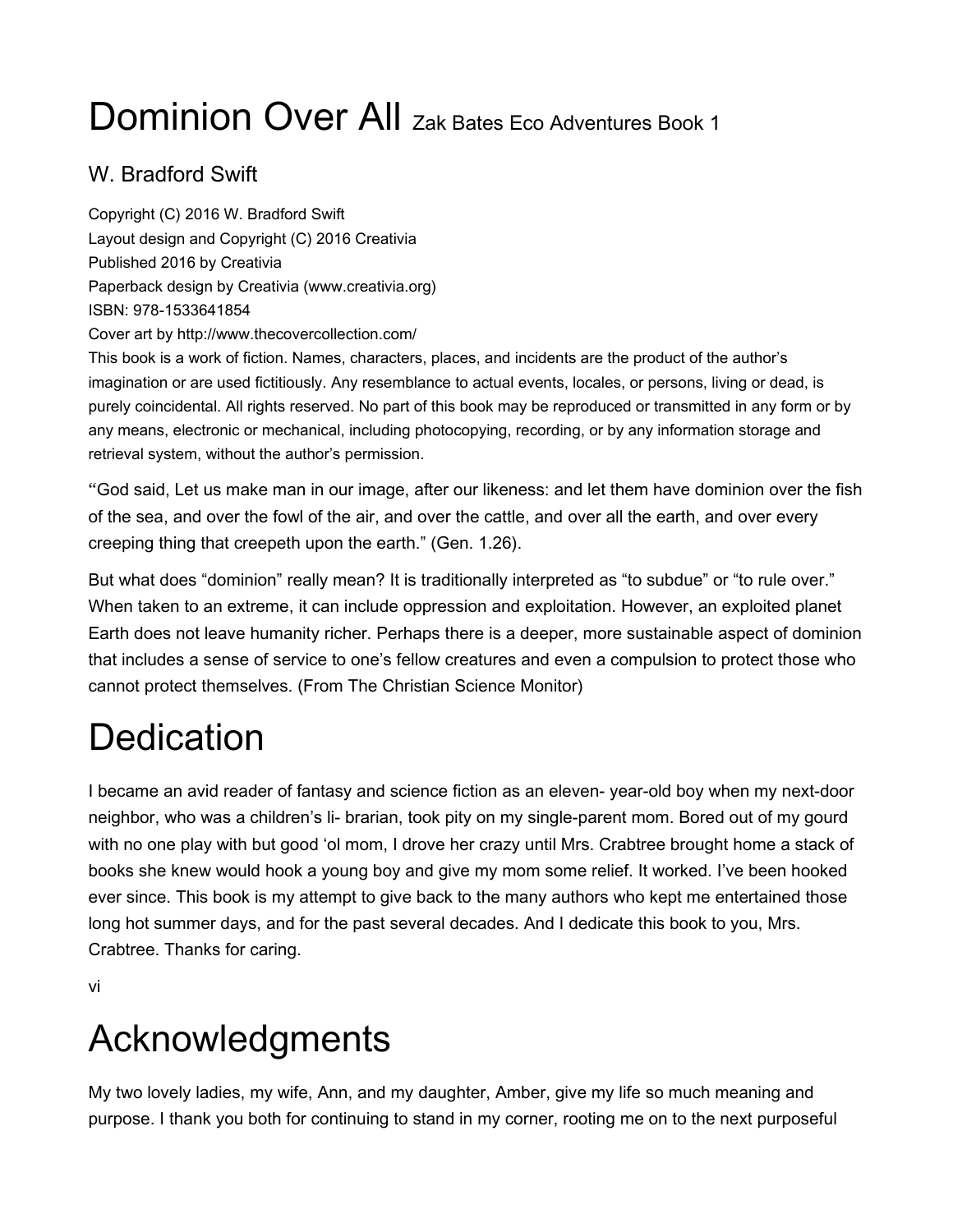project, even the ones that may sound hair-brained to you when I first share them — like the idea of becoming a world renowned author of visionary fiction and nonfiction. I also acknowledge the Divine who is at the source of it all. Thank you for my blessed life of service, simplicity and spiritual serenity.

Dominion Over All

Chapter 1

## The Accident

The squealing tires, sounding like a mink caught in a steel trap, would echo in Zak's mind forever. In a roundabout sort of way, the sound had been the start of thirteen-year-old Zak's biggest adventure the one that was to shape the rest of his life. Just as a foot race begins with the crack of a gun, and a horse race with a bell and "They're off!", Zak's race to save the animals of the world began with the squeal of tires and a sickening thump.

Zak couldn't remember the rabbit hutch having ever been dirtier. He hated cleaning it. Of all the chores he had in managing his zoo, cleaning the hutch was his least favorite. The hamster cages were easy in comparison and he actually enjoyed cleaning the aquariums. Even the timid guinea pigs weren't much trouble. But the rabbit hutch took far too long to clean, and boy, the smell. It reminded Zak of his Great Aunt Bessie's chicken coops. Perhaps it takes longer and smells so bad because I wait so long before I clean it, Zak thought. Not until it's so bad Calida notices the smell when she walks by the garage. Maybe if I cleaned it more regularly, I wouldn't mind it so much. Zak suspected this was true, but he doubted he would change his routine. Besides, it gave his stepmother something else to complain about.

Zak straightened up from his chore for a moment. Being small for his age, such physical work tired him out. His dad called him wiry,

1

and Zak often kidded with his older brother, Luk, that he was "sleeked down for action," but the truth was cleaning the zoo by himself was just plan hard work.

Their new home was situated across the street from a park in a new development in the Guildford College area of Greensboro, North Car- olina. Zak thought the homes looked too much alike for his taste, but the spacious two car garage was one of the few good things about the recent move across country. Who'd ever even heard of Greensboro? Certainly Zak hadn't — not until his dad had arrived home from the San Francisco offices of Consolidated Enterprises to inform him they were being relocated for the fourth time in the ten years his dad had been with the company.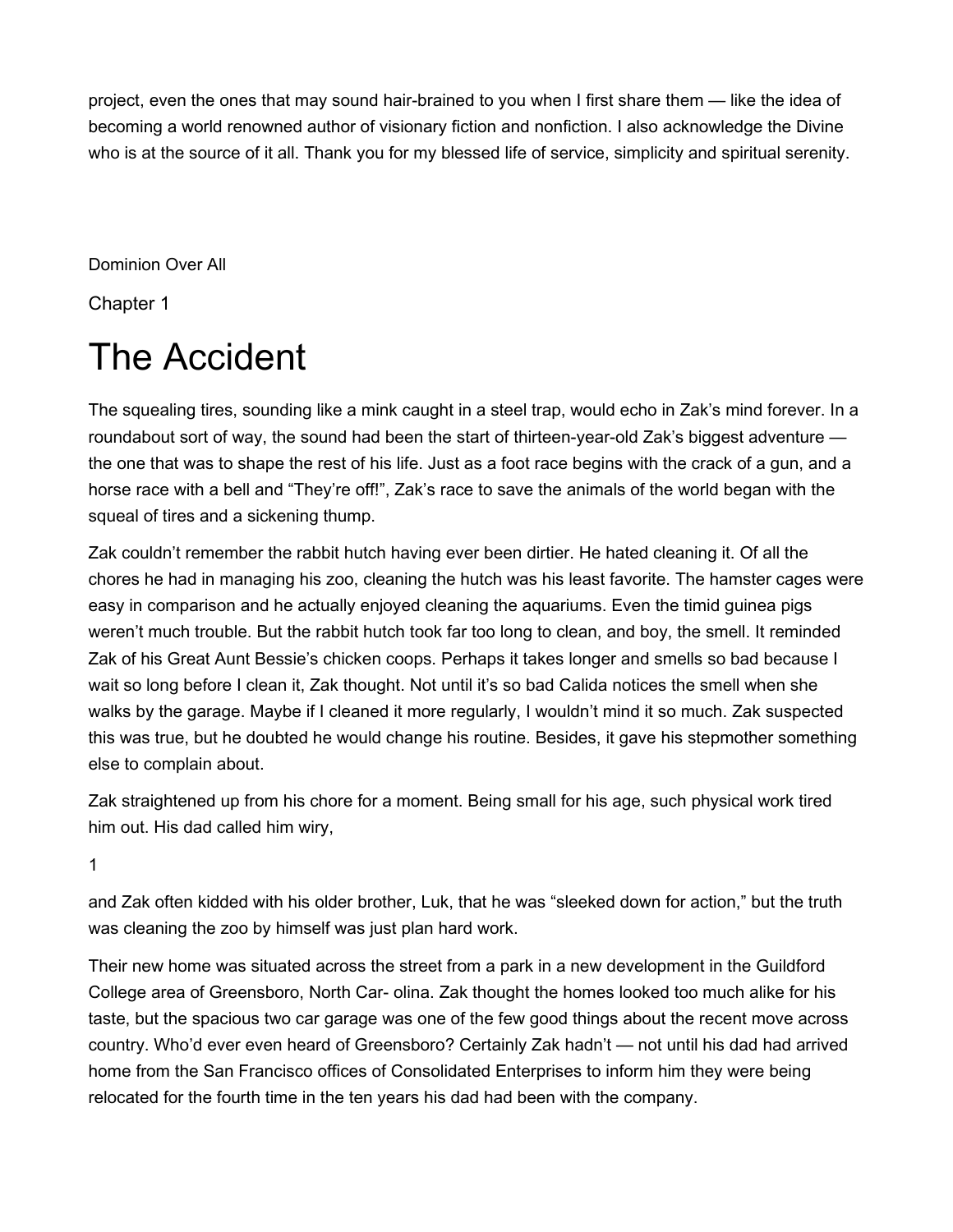Of course, as his dad quickly pointed out, you could get a lot more house in North Carolina than you could in California for the same amount of money, and so Zak's dream of expanding his zoo beyond his bedroom became a reality over the summer.

He paused from the smelly work, brushing a shock of blonde hair out of his eyes as he gazed at the hand-painted sign:

### BATES ZOOLOGICAL PARK ADMISSION \$1 50¢ 25¢

He realized, on one hand, he was probably the youngest zoo owner in the world, but on the other hand...well it really wasn't much of a zoo by most zoo standards. His plan had been for the zoo to be self- supporting but so far its only visitors had been his dad, stepmother and Luk, and despite his father's advice to never let emotions or per- sonal relationships get in the way of business, Zak just couldn't charge family members, not even Calida, his stepmom. After all, they had do- nated the property for the zoo with both family cars being relegated to the elements of the great outdoors. As far as Zak was concerned, his family were lifelong members of the Bates Zoo and would never have to pay admission.

The Accident

2

### W. Bradford Swift

A short, snippy bark from Angus, an impatient Cairn terrier and Zak's lifelong companion, jerked Zak from his daydream. Small for his breed at less than twenty pounds, Angus more than made up for it with an abundance of spunk. Zak turned around and nodded to his companion.

"Okay, you caught me. I'll get back to work, but it'll still be a while before I can play with you. I need to feed the king snake you were so kind to find for our zoo."

Zak walked across the garage to a large bin of milk bones sitting on the work bench. Angus sat down a few feet inside the open door of the garage and watched his friend with an intent, almost anxious look.

The bone-bin was nearly as old as Angus. It had been a present from a seven-year-old Zak on Angus's first birthday, even though Zak's fa- ther had provided the money for the present. Zak had received Angus as a birthday present about a year earlier, just a few months after Zak's mom had died in an automobile accident. The blow had devastated the entire family, but especially six-year old Zak who couldn't understand why it was taking her so long to come home from the grocery store. Finally, in frustration, Wendell, Zak's father, had brought the puppy home in an effort to console his son. It had been one of Wendell's few family ideas that had panned out. Unlike his other ideas, like the one almost two years ago when he had suddenly returned from a business trip in Mexico with Calida in tow, announcing to his two sons that they'd been married while in her country.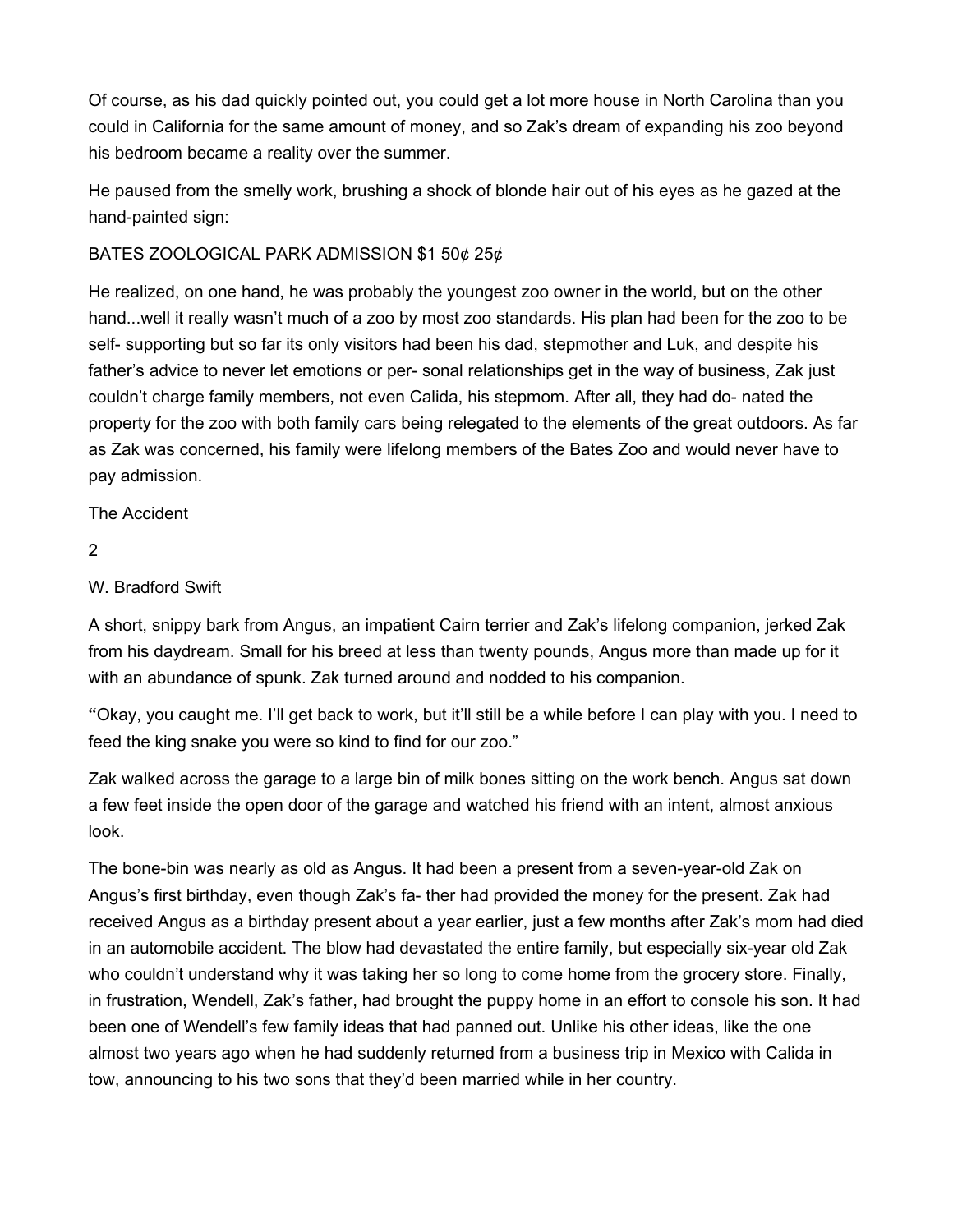"Here, go munch on this for a while," Zak said, tossing one of the large biscuits to Angus who caught it in mid-air, thanking Zak with a muffled bark. "Sorry, I'm fresh out of fish heads but this will tide you over for now." Over the years Angus had acquired an unusual taste for raw fish heads, digging them out of the garbage after Wendell returned from one of his fishing expeditions. It had grown into such a passion that no matter where they moved to one of Zak's first job was to strike up a deal with a local fish store to save Angus some fish heads each week. Angus's salt-and-pepper coat had never looked better although, as Luk was quick to point out, his breath could wilt a silk flower.

### 3

"I'll be finished soon and then we can play catch," Zak said, as An- gus growled in delight and padded out of the garage with his prize. Zak turned back to the rabbit hutch, his face pinched in a look of displeasure.

Twenty minutes, Zak told himself as he glanced at his watch. I'll have my chores done in twenty minutes. His dad had told him how work always expanded to fill up time and Zak wasn't interested in expanding work, particularly not this work. Oh, to have a magic wand and be able to whisk away the work with one wave. With a heavy sigh, Zak began scraping off the rabbit droppings from the wiremeshed floor of the hutch.

He was nearly finished cleaning the cage when he heard the frantic yipping that he recognized as Angus's, although it sounded a long way off. Zak also recognized the particular type of barking. Angus must have snuck across the street to chase the park squirrels. If Calida caught Angus chasing squirrels again, they'd both be grounded for a week.

Zak straightened up from his task and, grabbing an old rag to wipe his hands, ran out of the garage to find Angus. Sure enough, there he was on the other side of Wimbledon Street, prancing at the foot of a large maple, barking at a chattering squirrel above him.

"Angus, stop it!" Zak shouted, smiling in spite of himself. He hated to admit it but he loved watching his little companion chase after the fluff-tails. As far as Zak knew, Angus had never caught a squirrel, but the unsuccessful track record never deterred the vigor with which he pursued them. Angus definitely had a "never-say-die" attitude.

"Come on, get back over here where you belong," Zak shouted with a laugh. "I'm really not looking to add a squirrel to the Bates Zoo, especially not after you get through with it."

Angus glanced toward his master and then back at the squirrel. With a final yip, he conceded the match to the squirrel and started home to his master. He'll be disappointed to find I'm not yet done with my chores, Zak thought as he watched the little dog bound towards

4

The Accident

W. Bradford Swift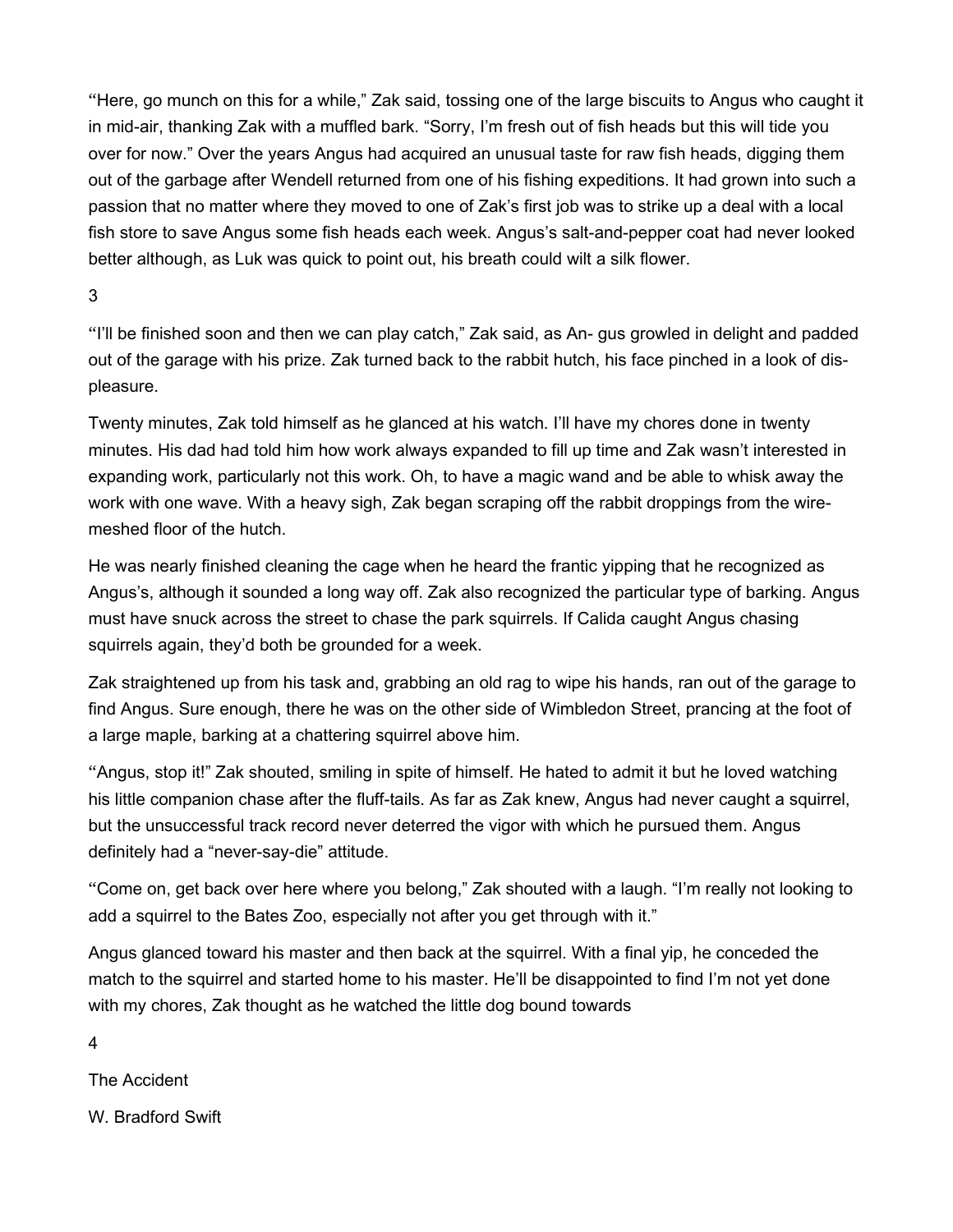him. He could tell from the height of Angus's gait he expected to be rewarded for his efforts with a game of catch.

Maybe it was the excitement of the chase coupled with the expec- tation of further play that kept Angus from checking the street. He had learned early in life to always watch for traffic, but at times even deep-seated lessons are forgotten in the thrill of the moment.

Zak noticed the error but before he could open his mouth, the sight of the gleaming sports car bearing down on Angus froze the words in his throat. The car seemed to have materialized from thin air. One moment the small dog pranced across an empty street; in the next instant a sleek black and chrome missile bore down on him.

Zak ran towards the street. Finally finding his voice, he screamed to Angus to go back, but his little friend ignored his plea. Zak wished his dog out of danger, wishing once more for a magic wand like a real magician. I could cast a bubble of protection around Angus, one that would send the car careening off in some other direction or maybe when the car touched the bubble, it would disappear in a cloud of smoke and sparkles.

But I'm not a magician, Zak thought, as he watched the nightmare play out in front of him. Not really – not yet. He had no magic wand or secret spell. For a moment, it looked as though Angus might make it across the street with only a very close call, but at the last second the car seemed to leap ahead, its bumper striking Angus's right hip, skip- ping him across the hard pavement like a flat stone skimming across a quiet lake. The car veered to the left and skidded to a stop. Angus finally came to an abrupt stop as his head struck the curb with a dull thump only a few yards from Zak. The little dog hadn't made a sound.

Please God, don't let him die, Zak repeated over and over as he ran to his best friend. I'll do whatever you ask of me, just please don't let him die. Anything God, really, anything.

The next few moments blurred for Zak. Just as time had seemed to slow down only moments before, it now sped up as though catching up with itself. He stooped over Angus's limp, motionless body, gently placing his hand on the dog's chest. He felt the exuberant rush of

5

adrenalin as his fingers picked up the faint, rapid heartbeat confirming his prayers had so far been answered. He checked the color of Angus's gums for signs of shock as he'd learned from his Cub Scout manual.

Other people suddenly arrived on the scene — all in a blur. A young lady – Zak learned later she'd been driving the car – was no help at all as she wrung her hands and cried about how sorry she was. There was old man Brown, their next door neighbor. Zak didn't really know his neighbors very well, having moved to the neighborhood a couple months ago, but even in the short time, he'd learned Brown was the neighborhood's grouch. Being retired, Brown spent most of the time on his porch,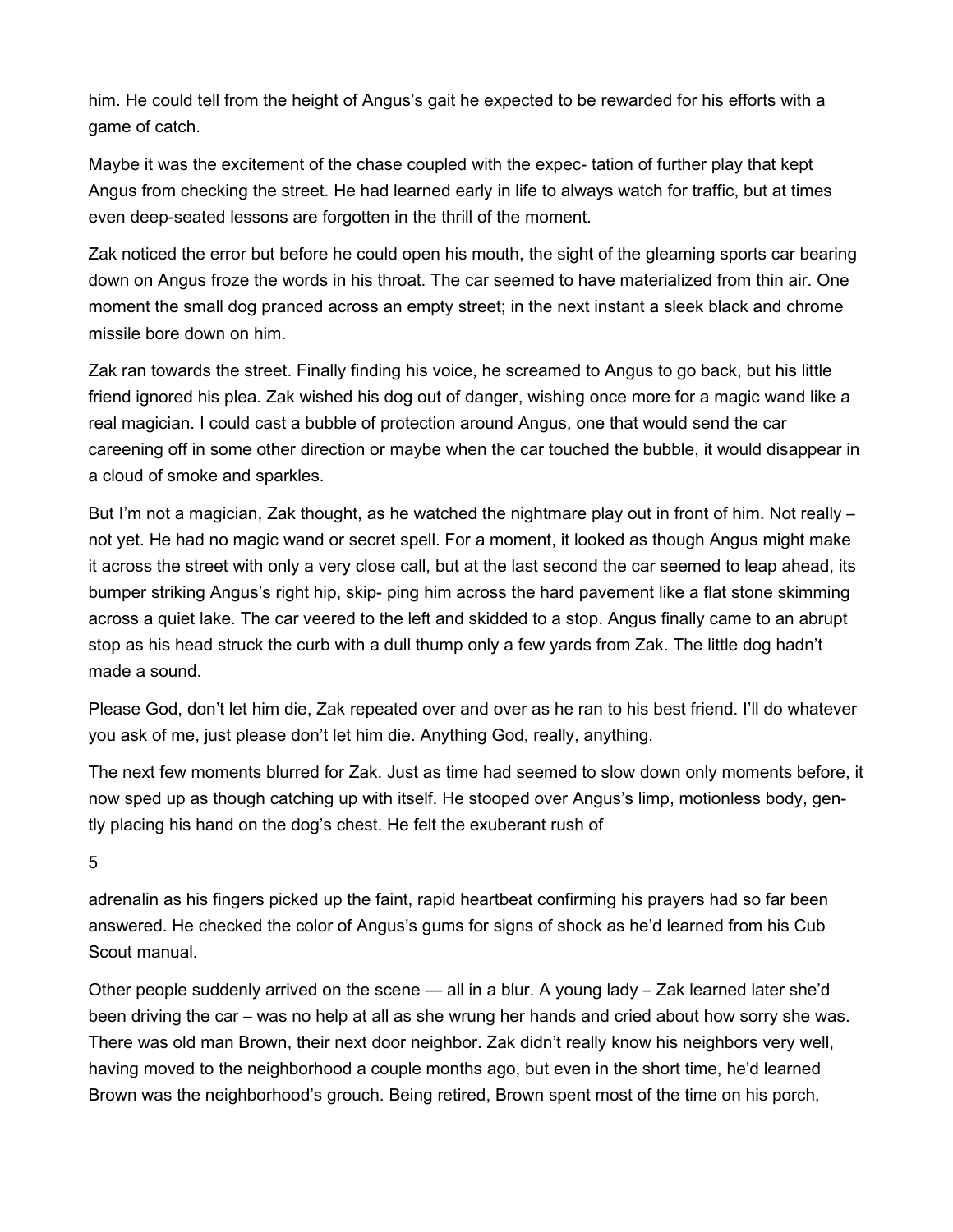rocking, watching and complaining to any other neigh- bor who would spend a few minutes listening to him.

Zak looked up in time to see Calida bending over him with a look on her face that almost made him break out in tears. But he didn't have time for tears — not while Angus needed him.

"I'll help you pick him up, Zak. Just tell me how," Calida said in a soft, warm voice. "I've called Dr. George. Her clinic is just a couple of blocks away. I'm sure Angus will be all right."

Zak nodded, wanting to believe her, but at the same time realizing he knew more about animal medicine than she did. Already from his brief examination he knew Angus was in serious trouble. Angus's normally bright pink gums were pale pink, almost white. Pressing on them had caused no more blanching.

Zak's two passions in life were magic and animals and so far, he was a much better animal caretaker than he was a magician. He knew An- gus was going into shock and if they didn't get him immediate atten- tion, he was going to die. Please, God, don't let him die, Zak repeated the short prayer again even as he instructed Calida to fetch a blanket. Please, God, don't let him die.

Zak watched as old man Brown spoke to the young girl as he waited for the blanket. Her frantic movements contrasted with the crisp tidi- ness of her navy blue business suit. He was surprised when Brown grabbed her shoulders and shook her, demanding she stop crying.

6

The Accident

W. Bradford Swift

He heard her tell ol' man Brown, "I never come this way, but for some reason today I had this overpowering thought to try it as a short- cut. Now, look what I've done."

At first, Zak didn't understand what the old man was doing. It wasn't until later as Zak rode to the hospital in the seat next to her with Angus in his arms that he realized it had been Brown who'd brought her back to her senses.

Then Calida was back with the blanket — a bright orange one left over from their recent move. Zak thought briefly how mad his dad would be if they got blood on it. They would have to pay the moving company if they couldn't return it. Calida didn't seem to mind and so he certainly wasn't going to say anything. Zak folded the blanket into fourths and laid it beside the unconscious Angus. Gently, they lifted Angus's limp body onto the blanket, then, using the blanket as a sling, carried him to the sports car. Zak gently wrapped the blanket around the still body of his lifelong buddy, and climbed in the passenger seat, instinctively keeping one hand pressed on Angus's chest. The heart continued its faint rapid beat as Zak continued his litany, please, God, don't let him die. As Calida closed the door on the passenger side, the car pulled away from the curb and sped down the road towards the veterinary clinic.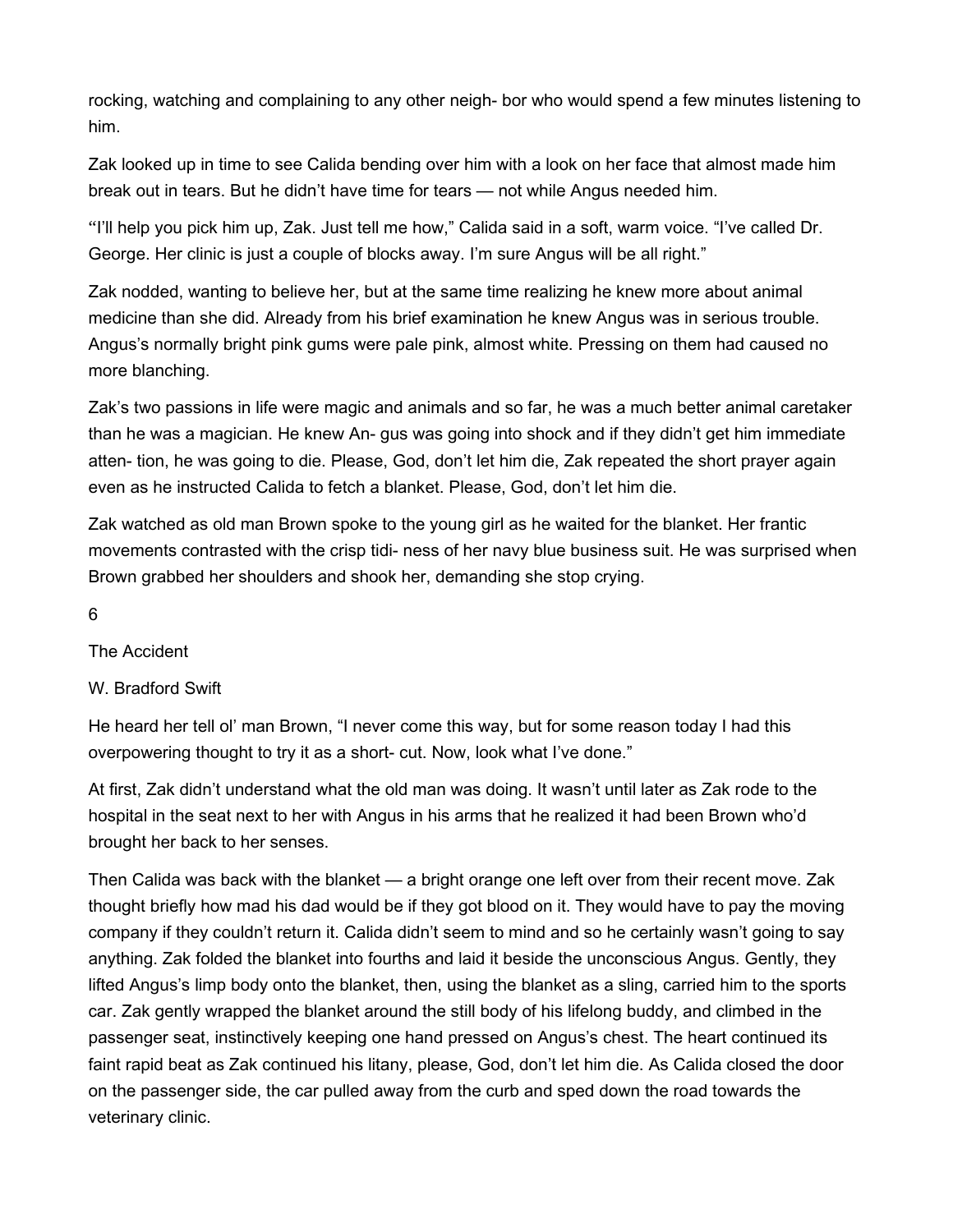## Chapter 2

## Meeting Ra-Kit

As they pulled into the parking lot of the Animal Care Clinic, Zak was dismayed at the long line of cars, then realized that since it was a little after five, everyone must be picking up their pets. Calida pointed out the two white-coated technicians standing beside the clinic building with a stainless steel table on wheels between them. They were wait- ing for Angus.

The young woman drove to within a few feet of the table, and one of the technicians helped Zak move Angus's still motionless body to the dolly while the other technician held the door. As they wheeled Angus into the clinic, Zak noticed the name tag on the technician's coat said her name was Allison George, but clearly she was too young to be the vet. Still, she appeared to know what she was doing so he briefly told her what had happened. She nodded, then assured him they would do everything possible to save his dog.

Calida, who had remained behind with the woman in the car for a moment, rushed into the treatment room. A few moments later a tall woman with gray-streaked hair wearing a light blue lab coat strolled briskly into the room. She looked first at Angus, then at Calida and Zak.

"Hi, I'm Dr. George. I'll be with you in just a moment," she said, and for an instant Zak was afraid she was going to leave and wait on someone else. But instead, she turned to Angus, listening to his chest

8

### W. Bradford Swift

with a stethoscope. As she did so, Zak repeated Angus's vital signs. She nodded, glancing up long enough to give Zak a reassuring smile. "You've done a good job helping your friend," she said, then turned

her attention back to Angus.

"Zak, why don't you come with me to the waiting room?" Calida

asked. "I need to call your father. Dr. George will take good care of Angus."

Zak shook his head firmly and was about to answer but Dr. George beat him to it. "It's okay for him to stay. He can give us the other information we need to know about Angus. You go make your call. Cindy, show Mrs..."

"Calida, Calida Bates," she finished for her. She glanced at Zak and tried to smile. "I'll be back in a few minutes." She turned and followed the technician out.

Zak watched as Dr. George and Allison placed an I.V. catheter in Angus's front leg and started a rapid drip of fluids. Seeing the two working so close together it became clear to Zak that they must be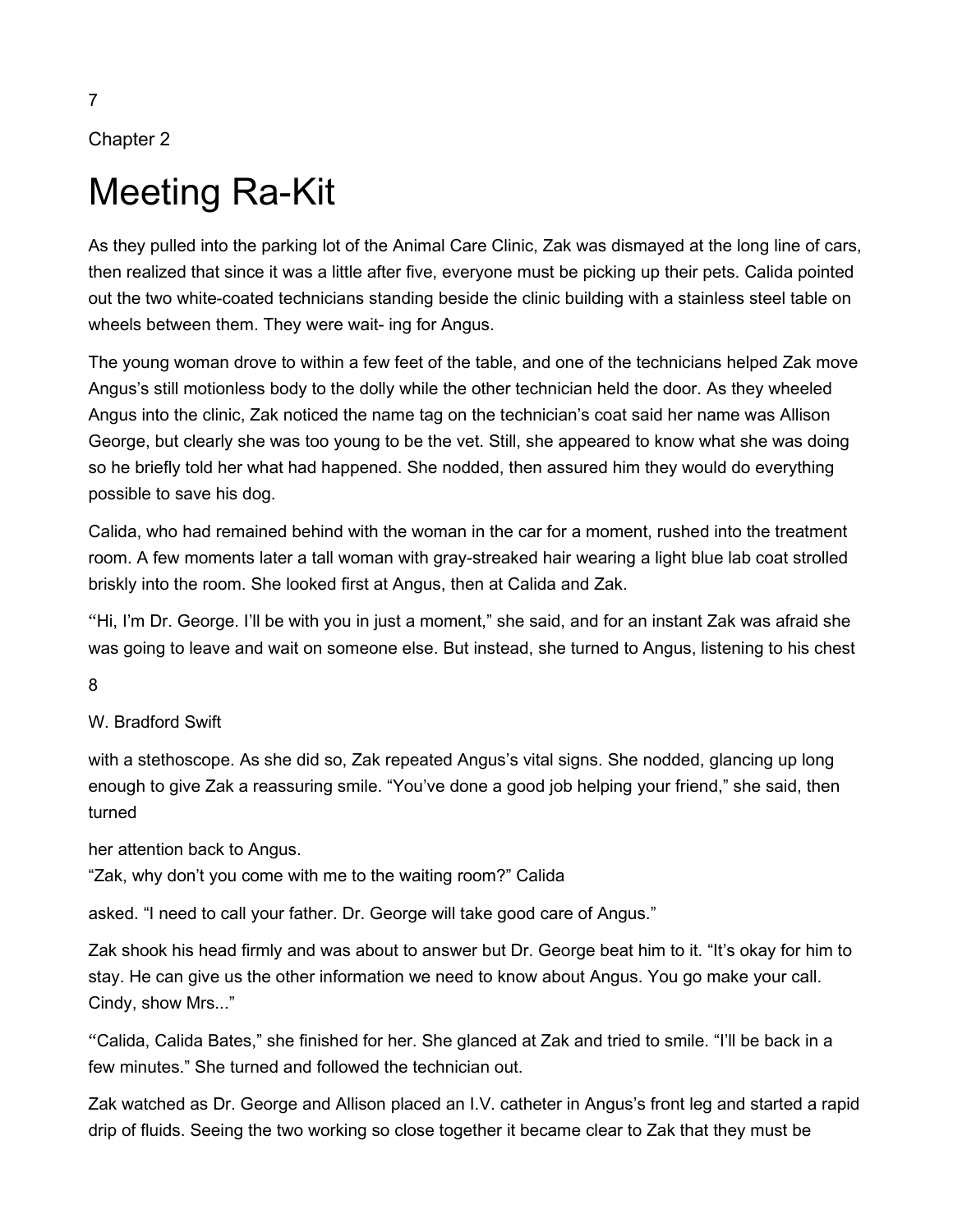related — probably mother and daughter. The young girl had the same color hair, minus the gray streaks, and her small, slightly upturned nose could have been a photocopy of Dr. George's.

After making sure the fluids were flowing at a steady rate, they slid a light green vinyl pad under the bright orange blanket. She's probably about my age, Zak thought as she watched the technician's expert hands gently lift Angus. Pretty young to be working in a veterinary clinic, but then again, having a vet as a mom had its perks. Anyway, she certainly seemed to know what she was doing, and that's what really mattered.

"This is a heating pad," Dr. George explained to Zak as she adjusted the pad under Angus. "Angus's temperature is low, but not as low as it would have been if you hadn't thought to use the blanket. You've really helped your little friend out by acting so quickly."

Zak continued to watch with interest, being careful to stay out of the way as the two of them worked on Angus. Dr. George periodically checked Angus's temperature, heart rate and gum colors. Zak glanced

9

at the wall clock across the room. They'd been working on Angus for about thirty minutes when Dr. George looked over at him. She smiled at him, but Zak could still see the concern hidden behind it.

"I'm afraid Angus is slow to respond to the fluids and heat, Zak. His temperature has stabilized but the color of his gums is still poor as is his heart rate. He is also having difficulty breathing." Zak had noticed Angus's respiration had become more labored but had hoped it meant he was waking up.

"I'm going to move him into intensive care where we can continue the fluids and place him in an oxygen cage at the same time to make it easier for him to breathe. You can stay with him if you like."

Zak nodded, his throat too tight to say anything. He continued the short prayer that he'd been reciting ever since the accident. He watched as they wheeled Angus into the next room, then followed behind them. The intensive care ward was a smaller room with a bank of four cages along one wall. On the opposite wall was a large window that looked into a room Zak guessed must be for surgery. Dr. George has a nice clinic, he thought. That must make her a good vet. Surely, she could save Angus if anyone could.

They gently moved Angus with his blanket and heating pad into one of the cages on the second row. Unlike the other cages, this one had a clear Plexiglas door with rubber around the edges.

"We can pump pure oxygen into the cage that will make it easier for Angus to breathe," Dr. George explained as she closed the door. "Once he is stabilized I'll want to take some x-rays, but we've got to get him out of shock first."

As the door clanked shut, a flick of a black tail above the cage caught Zak's attention. For the first time he noticed the large black cat loung- ing in the far corner. Dr. George followed Zak's gaze.

"We call her Tip," she explained. "She's an old stray that took up with us a couple of days ago. I didn't realize she was in here. If you like I'll have Allison put her in the cat ward."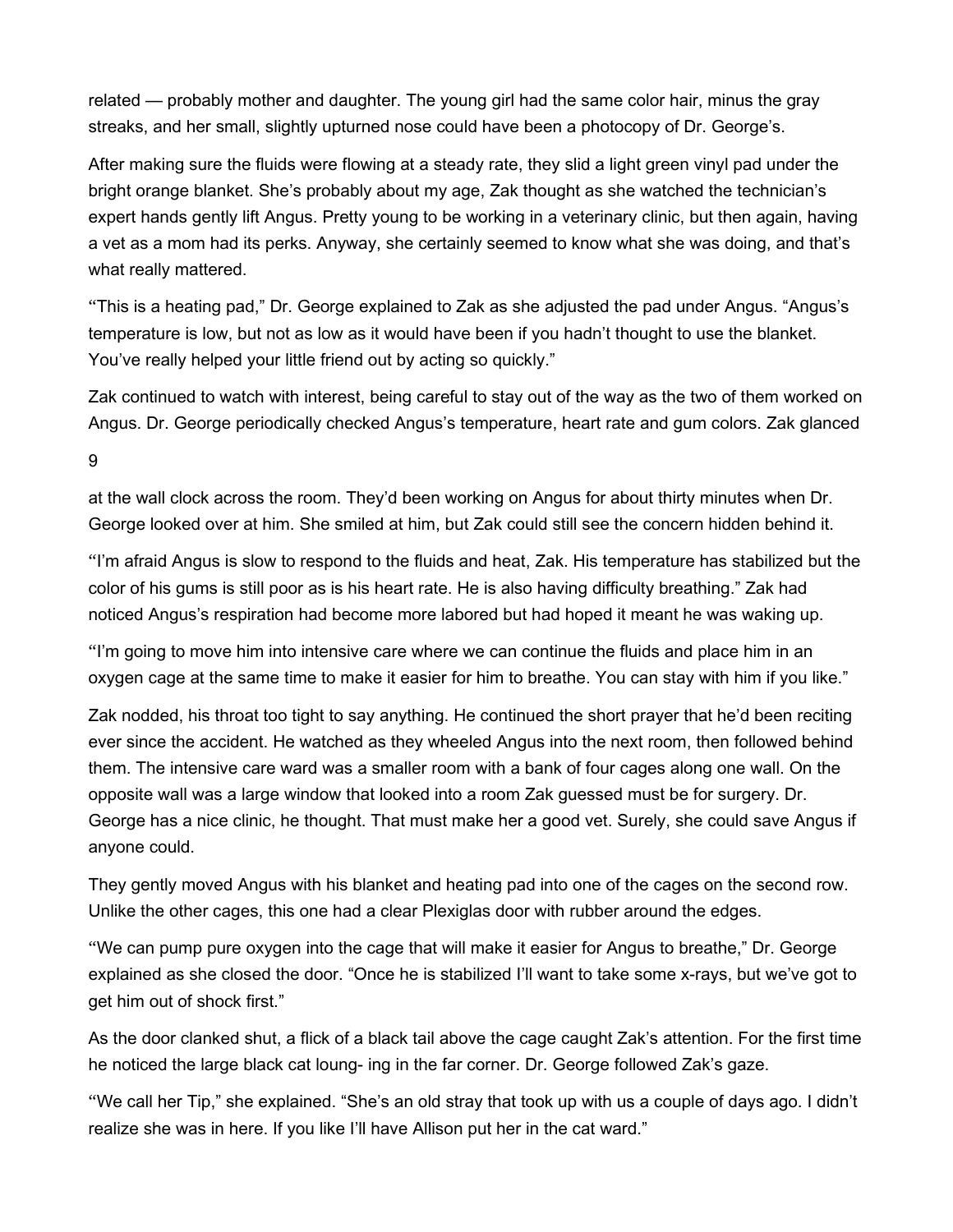Meeting Ra-Kit

W. Bradford Swift

"No, that's okay. She won't bother me, and Angus isn't like most dogs. He likes cats." He didn't bother to tell her what Angus liked most about cats was chasing them up trees.

"Allison will stay with you and Angus. She's fully trained in moni- toring the pets. I need to see a few more clients, then I'll be back." She hesitated for a moment as though looking for something else to say. She placed a warm hand on Zak's shoulder and squeezed lightly. "I'll be back in just a few minutes," she repeated, then left.

The cat continued to sit on top of the cage watching Allison hook the oxygen to the intake valve on the cage door. Zak stared at the cat as it stretched and yawned, apparently bored by the intrusion. It's not a very pretty cat, Zak thought, although he suspected it had once been. The cat's fur, despite being dirty, maintained a sheen, like a piece of expensive furniture with a thick coating of dust over the fine wood.

As the cat yawned a second time, Zak noticed several front teeth missing and at least one broken fang tooth. It's an old cat, probably a stray for most of its life, he thought, as he studied its gnarled ears and the many scars on its face. Probably came to the clinic to warm itself and get a couple free meals before setting out again. It was one of the things Zak liked most about cats, their independence. Unlike a dog who would take any amount of abuse from its master, a cat would disappear in a flash if mistreated, sometimes even when it received the best of care. If it got the urge to go, it was gone.

The cat began to lick one of its front paws, as though its personal hygiene was still an important matter despite its overall disheveled appearance. Zak's attention kept returning to the cat, even though he felt he should have all his attention on Angus. Allison adjusted the oxygen flow to the proper setting, then turned to Zak.

"I'm going to go find a couple of towels to place under Angus. When he wakes up, he may need to urinate from all the fluids he's getting. I'll be back in just a few minutes."

Zak nodded, opened his mouth to say something wise or clever but then couldn't think of anything to say, so he just kept nodding. Oh great, I probably look like one of those dumb, bobble-head dolls you

11

see in the back window of some cars. Say something. . . anything. But still nothing came to him. Now that the initial shock of the emergency had passed, his customary shyness had taken over again.

Still, he liked her positive outlook and wished he could share in it but, as he looked at Angus's still limp body, a cold chill ran down his back and he renewed his prayer with more vigor. Please, God, don't let my dog die.

10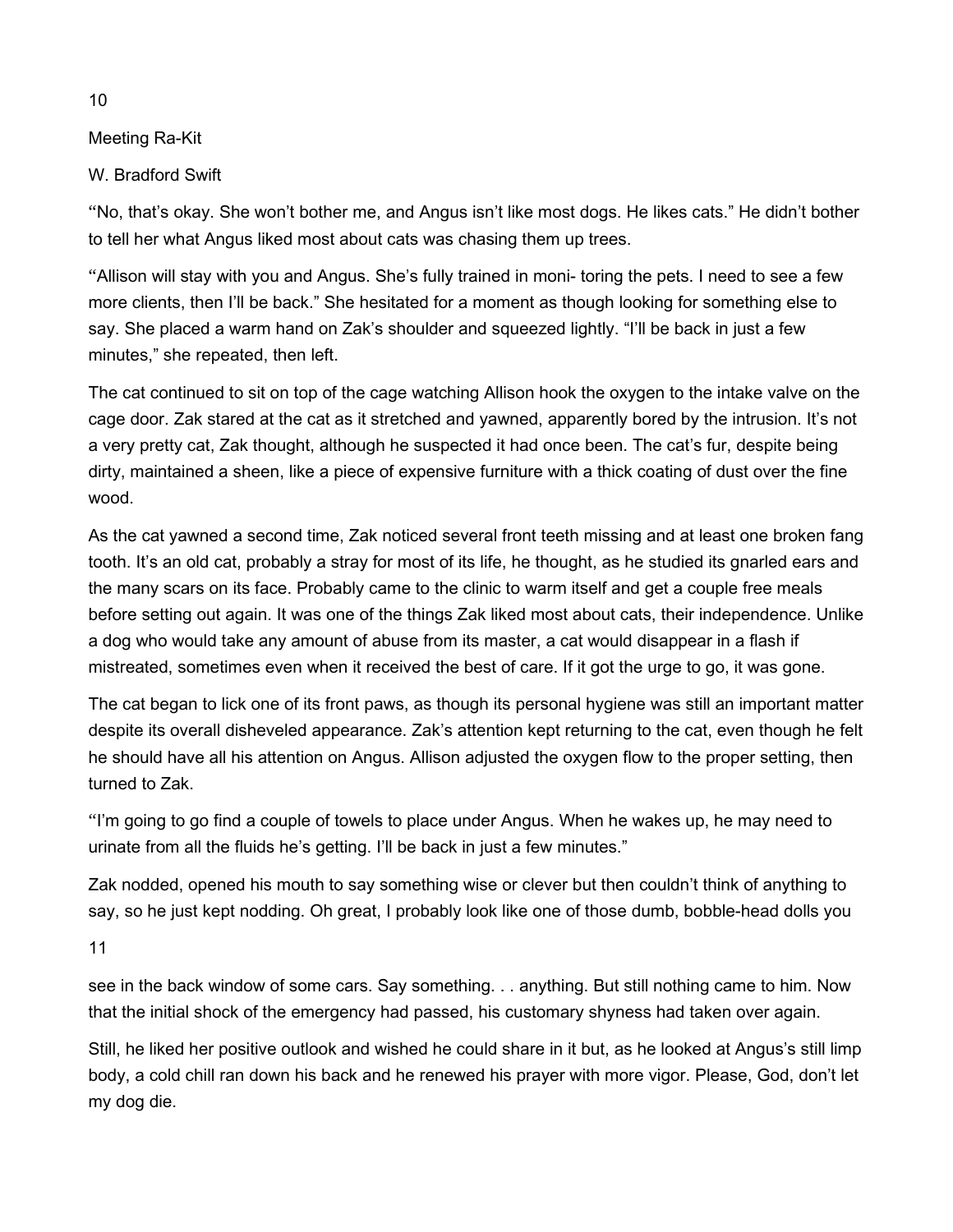Allison shut the door to the ward behind her, leaving Zak by himself except for the cat who continued cleaning itself. Zak wanted so much to reach into the cage and rub Angus's stiff coat, to somehow send him the healing power the poor dog needed so badly at the moment. But to do so would mean opening the cage door and letting the life-giving oxygen out, so he refrained. Instead he stuck his face against the glass to get as close to Angus as possible.

He stood there with his face pressed against the glass while the first tears pooled along his lower lids. "Please don't die on me, fella," he whispered to the motionless dog. "You've been my best friend ever since I can remember. I don't know what I would do without you. Hang in there, Angus, and I'll get you a new bone-bin filled with those new chew treats I saw on television the other day. Promise."

He heard the door open behind him and stepped to one side as Al- lison entered with a couple white towels in her hands. She checked the fluid drip and the oxygen, then opened the cage and gently placed one of the towels under Angus's body. She folded one of the others, and placed it under the dog's head. Zak took the opportunity to stroke the wiry fur for a moment. Allison waited patiently behind him. Zak felt a couple tears stream down his face. Oh great, now I'm going to start blubbering in front of a girl. He quickly wiped his eyes, hoping the technician hadn't noticed. Finally she whispered something about going to find the doctor. Zak stepped back so she could close the door.

He continued talking to Angus through the cage, ignoring the other tears as they dribbled down his cheeks. He figured he was losing about one teardrop for every ten drops of fluids Angus received through the I. V. As he watched the drip-drip of the I. V. he heard a new voice.

12

Meeting Ra-Kit

W. Bradford Swift

"He's going to die, isn't he?"

At first the voice was so soft and strange sounding in the empty room, Zak thought he had imagined it. Then he heard it again.

"He's going to die, isn't he?"

Zak looked in the direction from which the voice seemed to be com- ing. The black cat licked its whiskers and stared back.

Was he hearing voices? He'd read somewhere that people under a lot of stress occasionally heard voices or had visions. Could it be happening to him?

"My name isn't Tip," the voice continued matter-of-factly. "It's Ra- Kit. That's spelled R, A, hyphen, K, I, T. So you won't confuse it with 'rocket' or 'racquet'."

Zak stared at the black cat and noticed for the first time the tiny patches of white on each foot and the small six-pointed star of white fur on its chest. Someone is playing a very sick joke, Zak thought.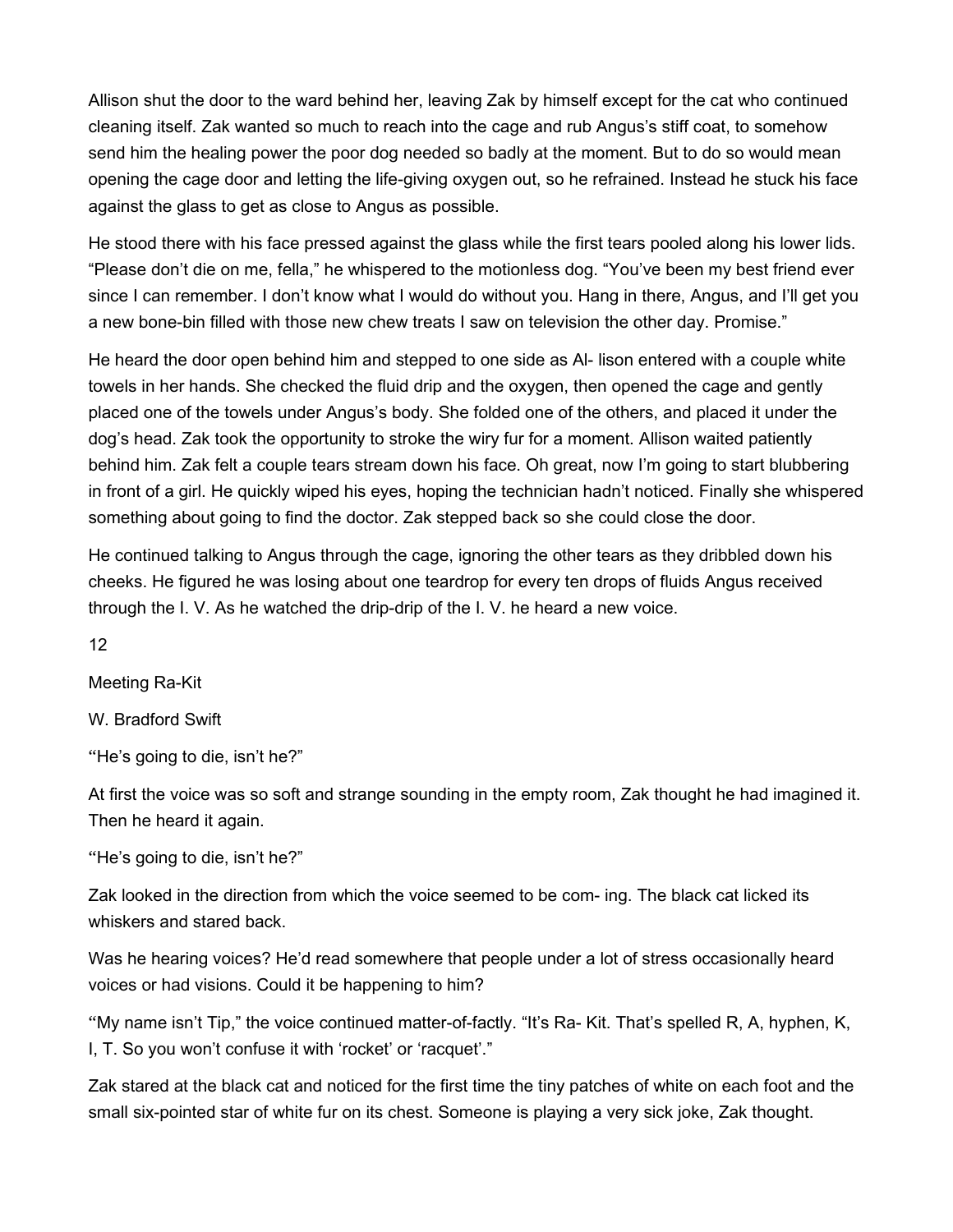He straightened up and looked around but could find no wires or speaker. He glanced at the door which was still shut, then at the ceil- ing. No one was around and he couldn't find an intercom in the room.

"Yes, it's me."

Zak jerked his gaze back to the cat, this time fast enough to see the cat's mouth moving in time to the voice. Perhaps he'd passed out; had been overwhelmed by his fear of losing Angus. At this very moment, he was probably lying on the cold linoleum of the clinic floor, Allison kneeling over him wondering what had happened to him. In a few seconds he'd come to and have an awful headache from where he'd cracked it on the floor as he fell.

"Oh, come now. Surely someone who believes in magic shouldn't be so shocked."

There could be no mistaking it this time. The voice came from the mangy black cat sitting before him. He might be dreaming, but if so, it was the most vivid dream he'd ever had. Zak pinched the back of his hand, wincing at the sharp pain. Nope, not dreaming, he thought.

"Your friend is in bad shape. Looks like he's going to die."

13

"He's not going to die!" Zak shouted at the cat who continued to sit, unaffected by Zak's sudden outburst.

"Well, I've been around for quite a few years and if there's one thing I've seen plenty of, it's dying animals, and this one certainly has all the symptoms."

Zak glared at the smart-aleck cat. How dare it talk to him like that, like some know-it-all? Come to think of it, how dare he talk at all? "You're Zak Bates, right?" The cat suddenly changed the subject.

Zak stared at Ra-Kit in amazement. How could this animal know his name? Not only is it talking, but it appears to be clairvoyant. Zak pinched himself again just to be sure he hadn't made a mistake the first time. He hadn't.

"I do wish you'd quit pinching yourself," Ra-Kit said as she stood up and took a couple of steps closer to Zak. "You'll have a big bruised place and your mom will wonder how you got it. With my luck, she'll blame me."

"She's not my mom; she's my stepmother," Zak pointed out.

"Whatever. She still cares about you and no one wants a son who goes around inflicting bruises on himself. It's time you face reality. Point one. You have the great good fortune of being one of the few boys in history to talk to a magic cat. Point two, you have the misfortune of having your dog on the verge of dying from an automobile accident. That's right, isn't it? It was a black sports car, right?"

"How do you know all that?" Zak asked with a note of awe in his voice.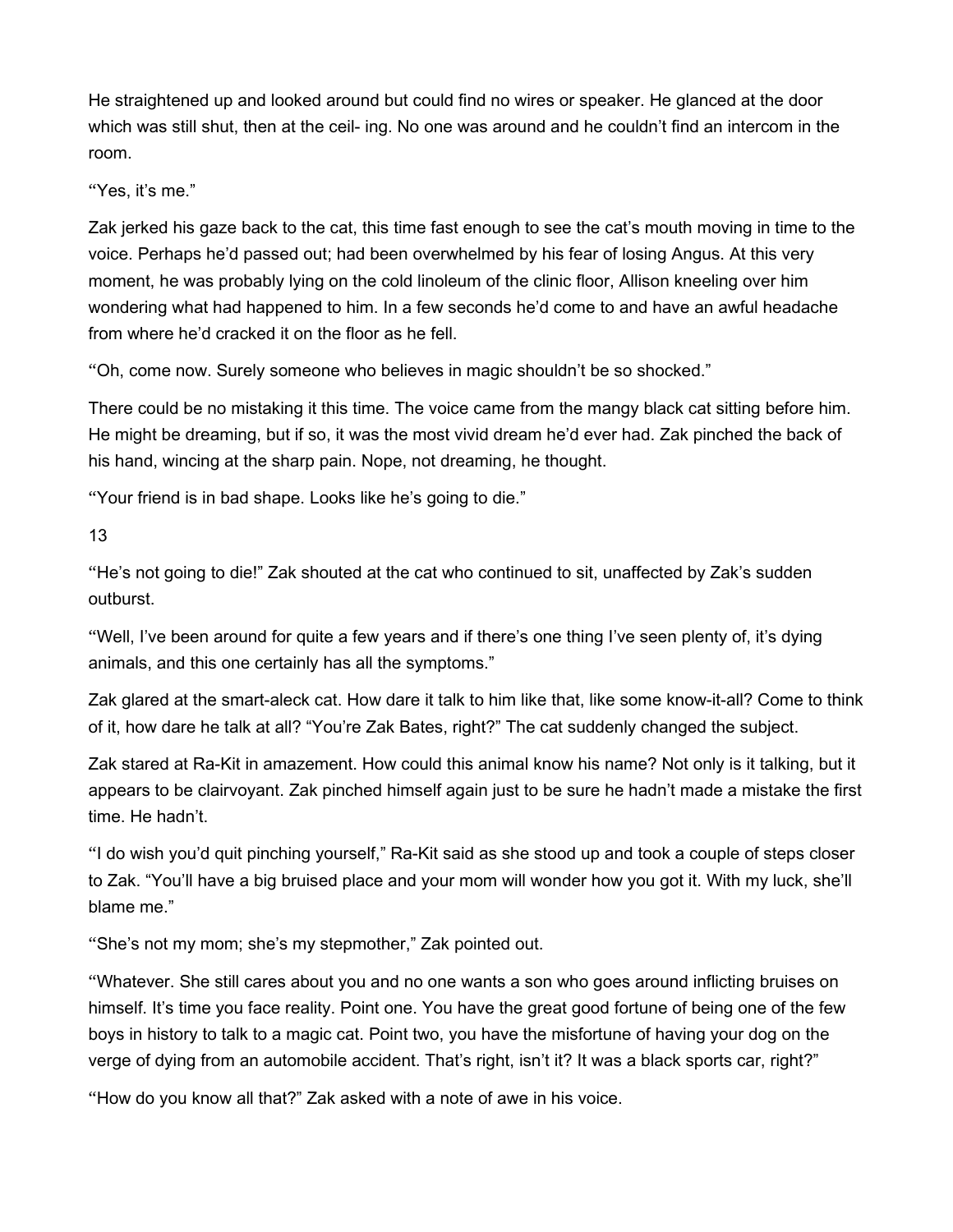Ra-Kit hung her head for a moment and in a soft voice said, "I was on my way to stop it."

"You were what?" Zak asked.

"I was supposed to have been at your house yesterday but I was unfortunately detained – unfortunately for Angus and you. I planned to save Angus from the accident and if I wasn't killed in the process, I was going to ask a favor of you in exchange. But I was detained by Kaos."

14

Meeting Ra-Kit

W. Bradford Swift

"You could have saved Angus?" Zak asked. "What's this about chaos stopping you?"

"It's a long story; one I'm afraid I don't have time to go into right now," Ra-Kit said. "I need you to do something for me if we're going to save your dog."

Zak stared at the cat, unsure whether to believe what he heard. Ev- erything was happening too fast. First the accident, then the trip over. Now, a talking cat who claimed to have known the accident was go- ing to happen and somehow knew Angus's and his name. On top of all that, the cat now claimed to be able to save Angus's life.

"Come on, snap out of it," Ra-Kit said with a note of impatience. "Your dog is going to die if we don't act quickly. I was too late to stop the accident; let's not be too late again. I'm a magic cat, the last one remaining, and I'm darn good at what I do. But I can't bring him back from the dead, so let's snap to."

Zak nodded, at the same time trying to clear his muddled thoughts. If the cat thought it could save Angus, what did he have to lose? "What do you want me to do?" he asked.

"Open the door and lift me into the cage," Ra-Kit instructed.

"But if I do that the oxygen will..."

"Darn the oxygen! Do what I tell you, boy, if you want your dog

to see another day." Ra-Kit's tail flicked with angry impatience. Zak jumped to do what he was told, wondering as he did so whether his actions would help Angus or speed his death.

He opened the cage door and lifted Ra-Kit into the cage, surprised at how light she was. Under her thick black coat was nothing but skin and bones. The cat strolled over to Angus and placed her gnarled left ear against his chest.

"Tch-tch, not good; not good at all." She turned back to Zak.

"It's worse than I thought. We haven't much time to complete our negotiations. I can still save him but we must be quick about it."

"What are you talking about? What negotiations?" Zak suddenly thought of running for Allison or Dr. George. Maybe they'd be able to help figure this whole mess out. But even as he thought it, he knew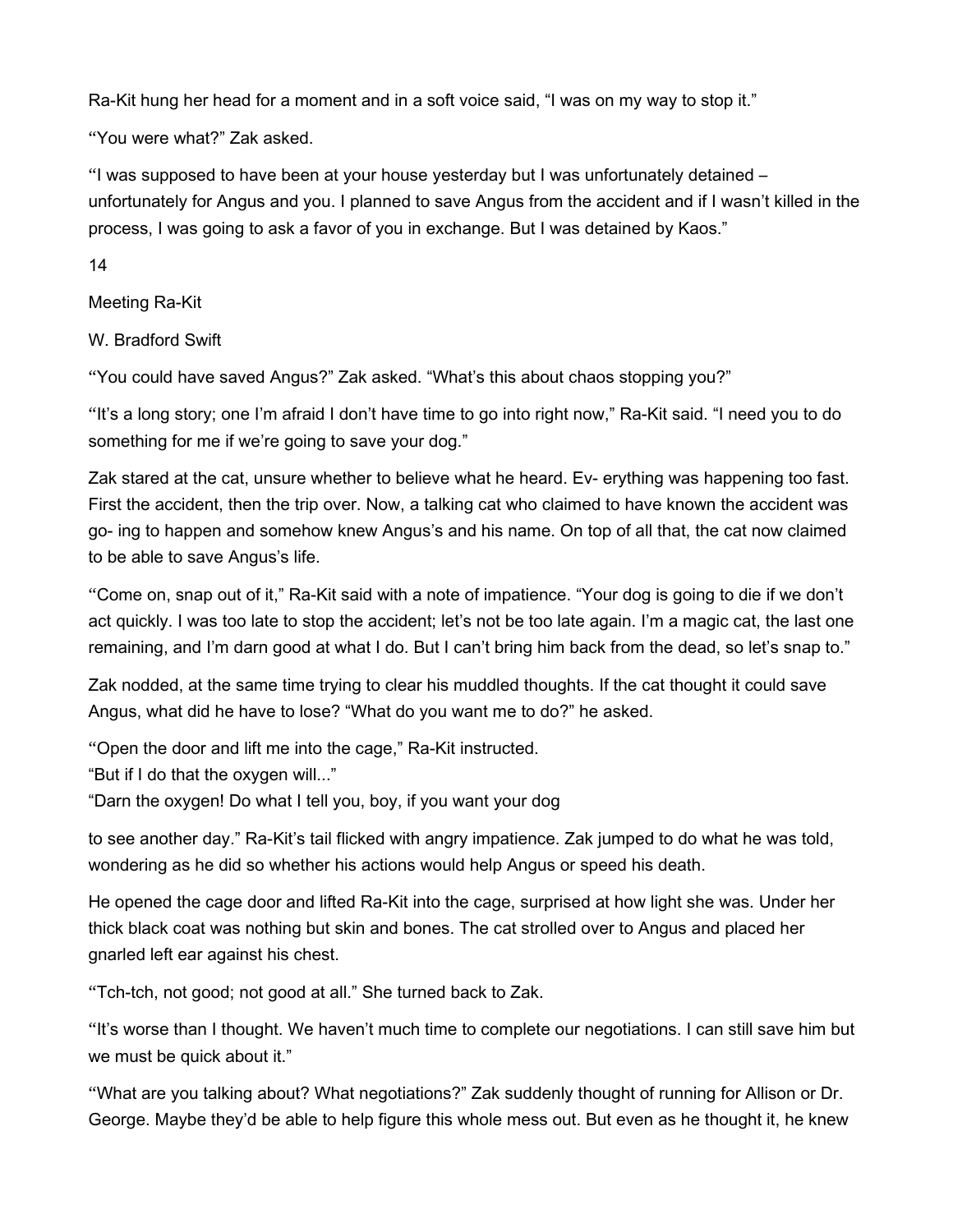the cat would refuse to talk with them around. It had obviously waited until he was alone before saying anything.

"You remember I just told you I was coming to save Angus from the accident and had a favor to ask of you in return?"

Zak nodded.

"Well, I'm asking you to agree to the favor now. I'll save your dog – I can still do it – in exchange for granting me this one favor."

"But what favor is it?" Zak asked, exasperated by Ra-Kit's vague- ness. "What do you want me to do?"

"Ahhh, there's the catch. I'm not allowed to tell you until you agree to do it, no matter what."

"This is ridiculous!" Now it was Zak's turn to snap. "You want me to agree to do something but you won't tell me what. And you won't save Angus unless I agree to it. Why, that's blackmail!"

"Call it what you like. It's the rules I must follow. Believe me, it's not easy being a magic cat. We have a lot of silly rules. They don't always seem to make sense but for the magic to work, they must be followed. It's like some of your silly laws. They don't seem to make sense, yet at the same time someone says they have to be there for society to work." Ra-Kit glanced over to Angus and back to Zak.

"Meanwhile, as we sit here and debate the fairness or unfairness of the universe, Angus is on his way out of it. What will it be?"

"Can you really save him?" Zak asked, as a new set of tears streamed down his face.

Ra-Kit nodded.

"Okay, then do it," Zak answered.

"And you'll perform the favor?"

Zak took a deep breath then let it out with a heavy sigh. How could

he say no? If he did, Angus would surely die. He felt trapped, and more than a little angry at Ra-Kit for cornering him like this. "Yes, whatever it is, I'll do it. Just save my dog."

Ra-Kit nodded again. "Okay, it's a deal. I must warn you, don't try to skittle out of this. A deal with a magic cat is sacred. Not fulfilling it would bring much bad luck on you and your entire family."

16

Meeting Ra-Kit

W. Bradford Swift

Zak only nodded, his throat too tight to say anything further.

15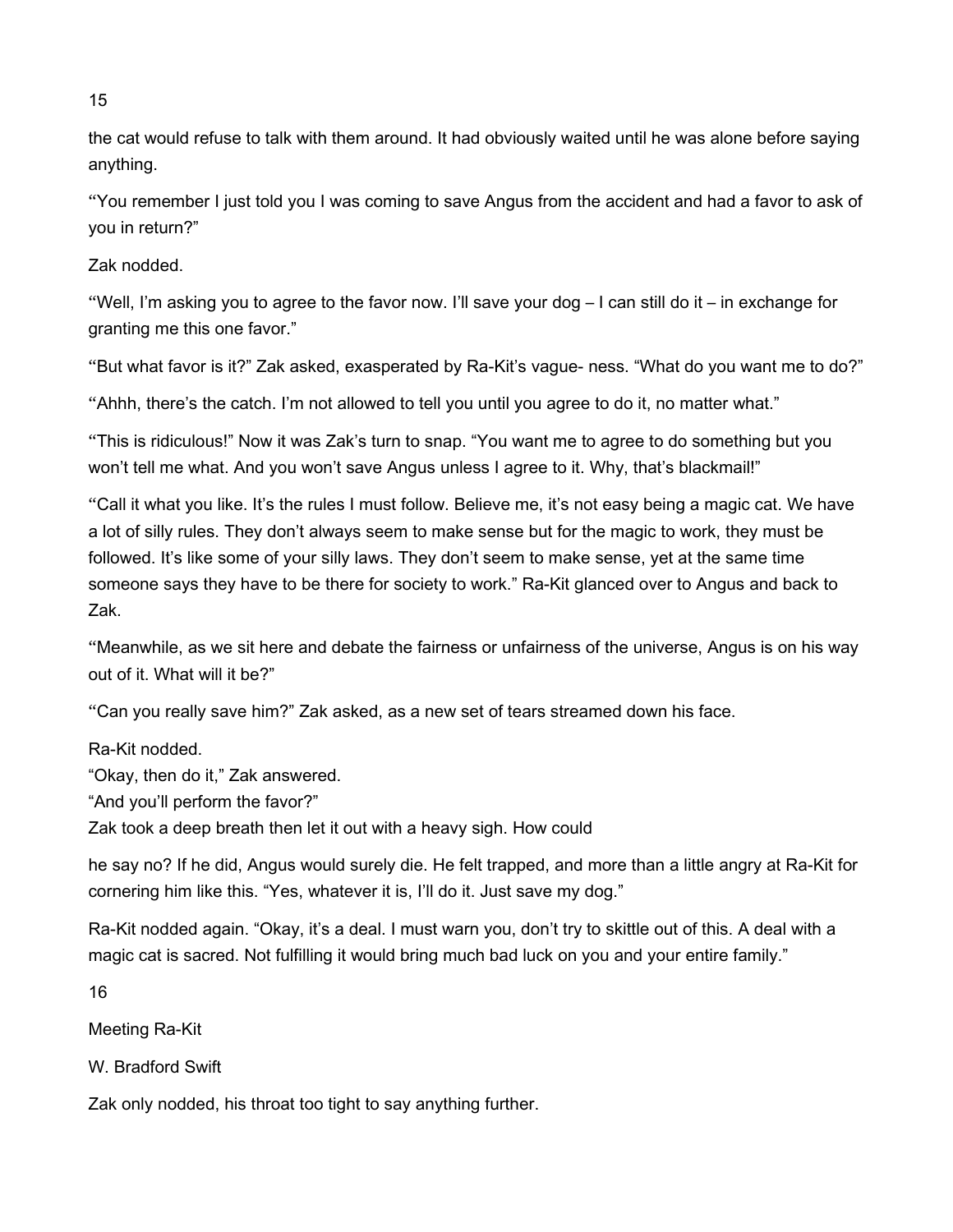Ra-Kit, apparently satisfied that Zak's silence meant agreement, turned her attention to Angus. She sat down next to him in the small cage and reared back on her haunches. She passed her two front paws over Angus's body a few inches above his wiry coat. As she did so, Zak could see tiny sparks flick from her paws to Angus's body. At first nothing happened. Angus continued to lie motionless, but she continued the task, whispering a strange incantation in a language foreign to Zak's ears.

Finally, as Ra-Kit appeared to weaken from her efforts, Angus's body twitched as the blue energy coursed into his broken body. Each spark brought a stronger muscle spasm. Ra-Kit finally collapsed beside Angus, exhausted but not before Angus's breathing took on a renewed strength.

After a minute or so, Ra-Kit turned her head and looked at Zak through glazed eyes. "Put me back on the top of the cage before some- one comes in. He'll be all right now."

Zak did as he was told and, as he lifted her out of the cage, he felt certain she weighed even less than before.

"Will he be ok? Are you sure?"

Ra-Kit nodded, apparently too exhausted to speak at first. Finally, she lifted her head. "Go home and get some rest. You'll need it. We have much work ahead. Return tomorrow after school. You can visit with him then, and we'll start evening the score."

Zak checked Angus's gums before shutting the cage door and was encouraged to see their pink color had returned. The door had only been shut for a few moments, when Dr. George and Calida returned.

"We can go home now," Zak said to Calida. "He's going to be all right."

Calida stared at her stepson, a stunned look on her face, then at Dr. George who opened the door and listened to Angus's heart. She took his temperature and checked his gum color also. When she straightened up, there was a smile on her face.

17

"I'd say your son is right. Angus's vital signs are much stronger. He's still comatose but his breathing is much more regular as is his heart rate. I'll continue to monitor him through the evening and call you if there's any change. Go on home and get some rest."

Calida thanked her for her efforts, then placed her arm around Zak's shoulder. "Let's go call us a cab. We'll visit Angus tomorrow."

Zak turned to leave. He stopped at the door and glanced back at the black cat lying on top of the cage. As he did so, she opened her eyes for a moment. Zak noticed for the first time they were a misty light green. Ra-Kit winked once then closed her eyes and fell back to sleep.

18

Meeting Ra-Kit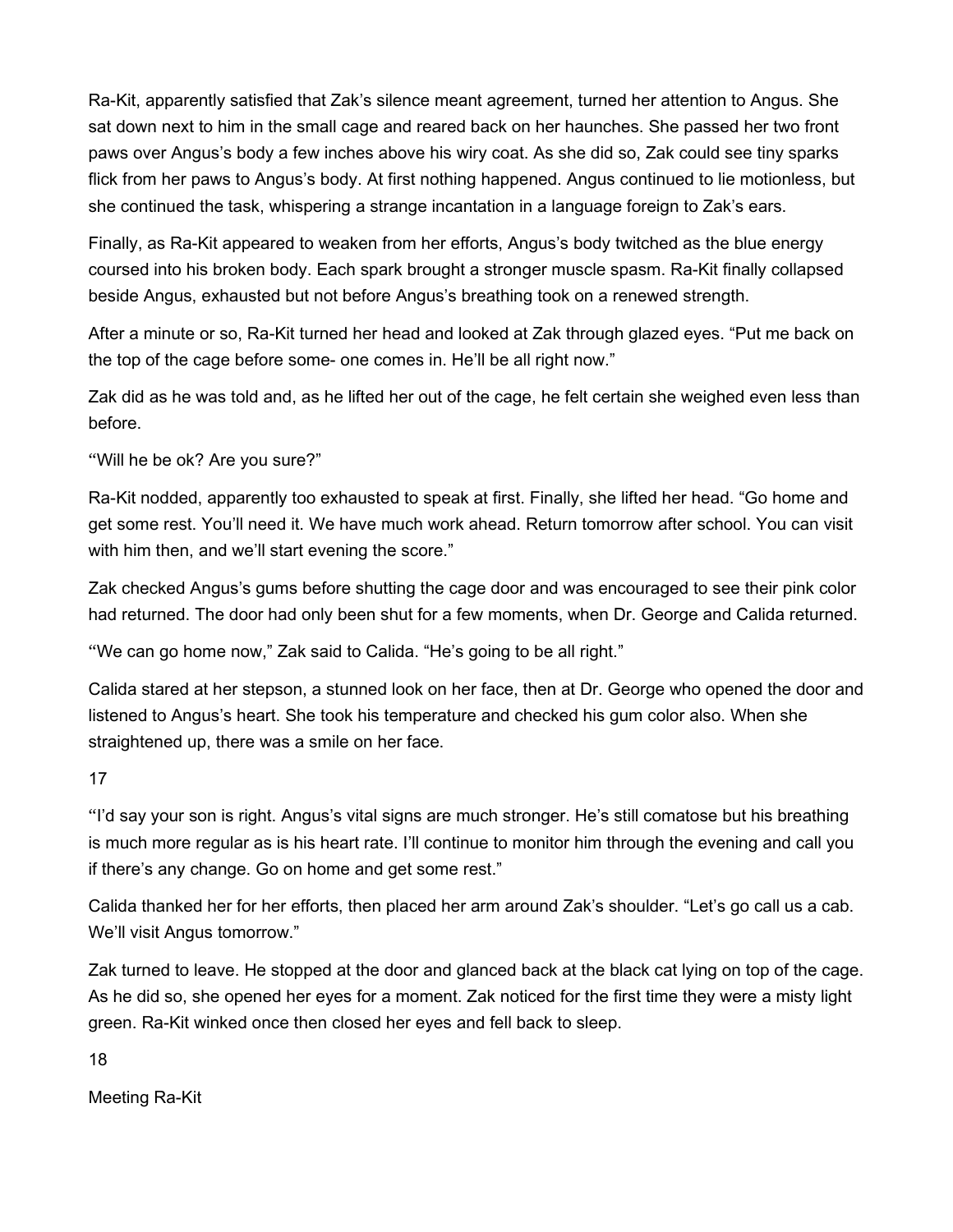Chapter 3

## Sampson Shows

Ra-Kit continued resting on top of the cage for several hours, too tired to even lift her head when Dr. George or Allison came in to check on their patient. It had been a difficult day and her powers were tem- porarily drained, but a few hours of catnapping would restore them.

She awoke around ten in the evening to find one of the technicians adjusting Angus's fluids. Evidently, the hospital staff had set up a ro- tation for checking on their critically ill patient. Ra-Kit made a note of their dedication. She would be sure to place a welcoming hex on their door so animals in need would know this was a safe haven.

Ra-Kit stood up and stretched. She still needed more rest but first she had an appointment to keep. She jumped down from the cage, wincing as she landed on the floor. Oh, how she hated returning to earth and her old arthritic body. It seemed unfair that with all her mag- ical powers she had to suffer so. She strolled over to the bowl which had recently been restocked with fresh kibble and a couple of heaping teaspoons of shrimp feast. Perhaps she'd use a hex of good fortune as well — one that would bring in more business. They deserved it.

After taking a couple bites of shrimp, she walked over to the exterior concrete wall. She sat for a moment and cleaned her whiskers. She thought about waiting for one of the staff members to return to let her out, but then reconsidered. It was no telling how long she might have to wait, and she didn't plan on being gone long. If they came in and

19

found her missing, they would just think she was in some other part of the hospital. A little magic would make it easier on everyone.

Having made the decision, she reached into the invisible pouch un- der her belly and pulled out a small purple sachet, her private stock of catnip. It would boost her powers as long as she didn't overindulge. She took a couple strong whiffs, surrendering to the euphoric feeling she so much enjoyed. She considered taking a couple more, but then remembered the mission she was on. Better not, she thought as she returned the sachet to her pouch, then patted the fur to seal it closed.

She must thank her kangaroo friend for suggesting the pouch. It had made her life on earth so much more bearable. As long as she was discrete, she could enjoy the many benefits of her special spice without worrying about it being confiscated. Besides, the belted pouch she'd once used had drawn undesired attention to her here on earth. Humans were not used to seeing stray cats wearing any type of adorn- ment except possibly a tattered collar.

Ra-Kit rose and looked around to be sure she was alone, then walked through the wall to the outside. She stood for just an instant, with only her head sticking out of the wall, and glanced in both directions.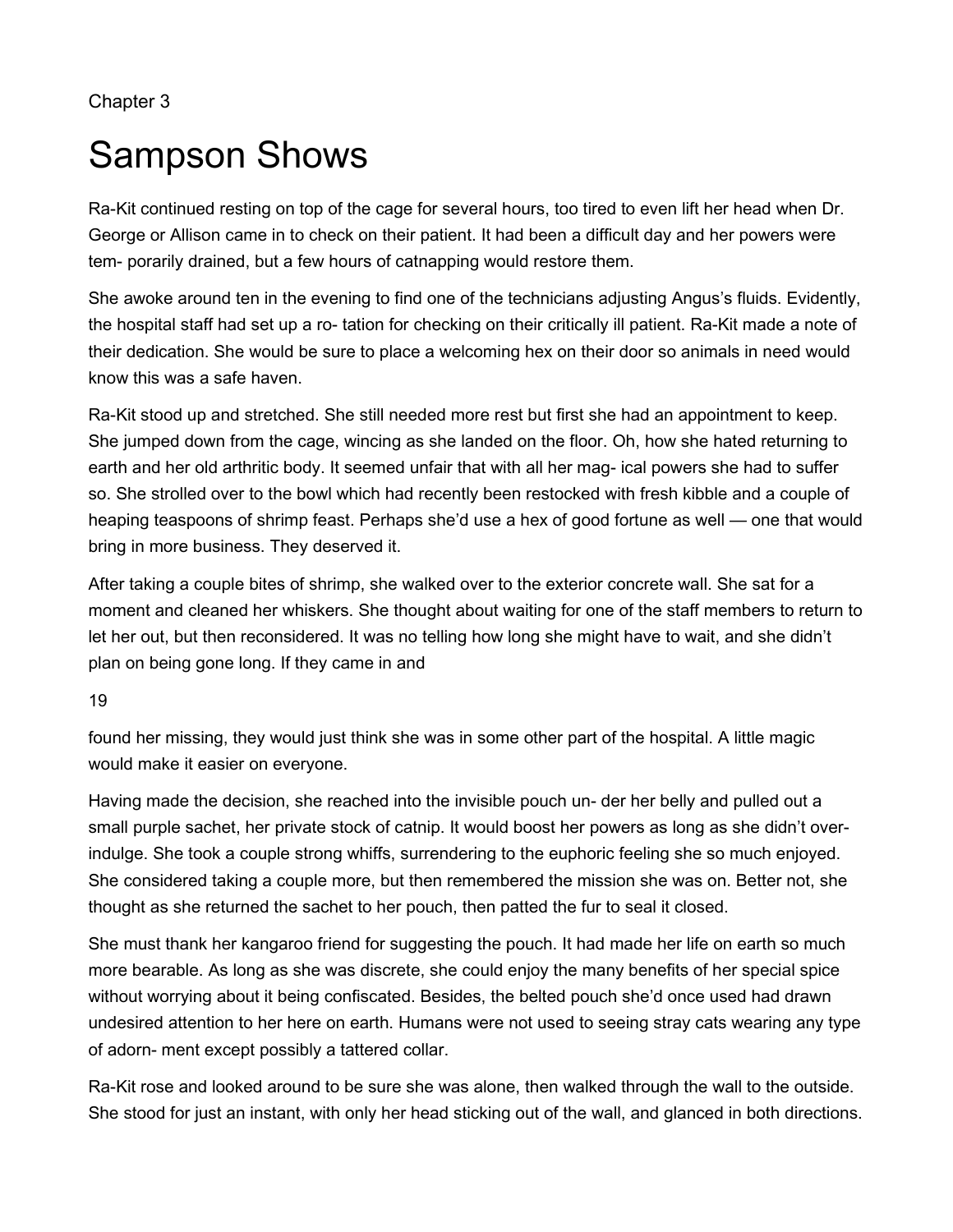Assured that the coast was clear, she completed her passage through the wall. The last thing she needed was for someone to find her rump sticking out of the wall on the other side.

She strolled down the drainage ditch towards the back lot of the hospital. The catnip had taken its full effect by now and she strug- gled to remember her mission. Oh yeah, it was time for her meeting. How could she forget so easily? She didn't bother answering her own question for she knew the answer all too well.

At the end of the ditch was a thick cluster of trees. She climbed out of the ditch and sat at the edge of the small forest and meowed a couple of times, trying to imitate a tomcat in heat. After a few moments, she heard a soft rustle in the underbrush. She repeated her signal.

"You've been at the catnip again, haven't you?" The deep husky voice from the bushes asked.

20

Sampson Shows

W. Bradford Swift

"I have not," she replied quickly, and after a moment asked, "How did you know?"

"It's the only time you use that silly cat call," the voice replied.

"I've been forced to use a tremendous amount of my powers the last couple of days. I only use it for medicinal purposes."

The deep bass voice chuckled. "How many times have I heard that excuse? Although I suspect you might be right for once. How has it been going?"

Ra-Kit heard more rustling in the bushes. "Don't come out," she said quickly. "I don't know how safe it is."

"Don't worry, I'm only getting comfortable. I'll be glad when we get on the road. Any idea when it will be?"

"Tomorrow, the next day at the latest, and to answer your previous question, everything has gone well, although it's been very draining." Ra-Kit realized the questions were clearing her head and was disap- pointed the catnip's effect wore off so quickly.

"He bought it?" The voice sounded surprised. "The whole pack of lies?"

"Of course he bought it. He didn't have any choice in the matter. And as for it being a pack of lies, Sampson, I had to do it this way. We've been turned down by a dozen other kids. No one else on the list would take on such a dangerous assignment. Zak was our last chance, the only other kid who even remotely qualified for this mission. The stakes are too high to risk having him not accept."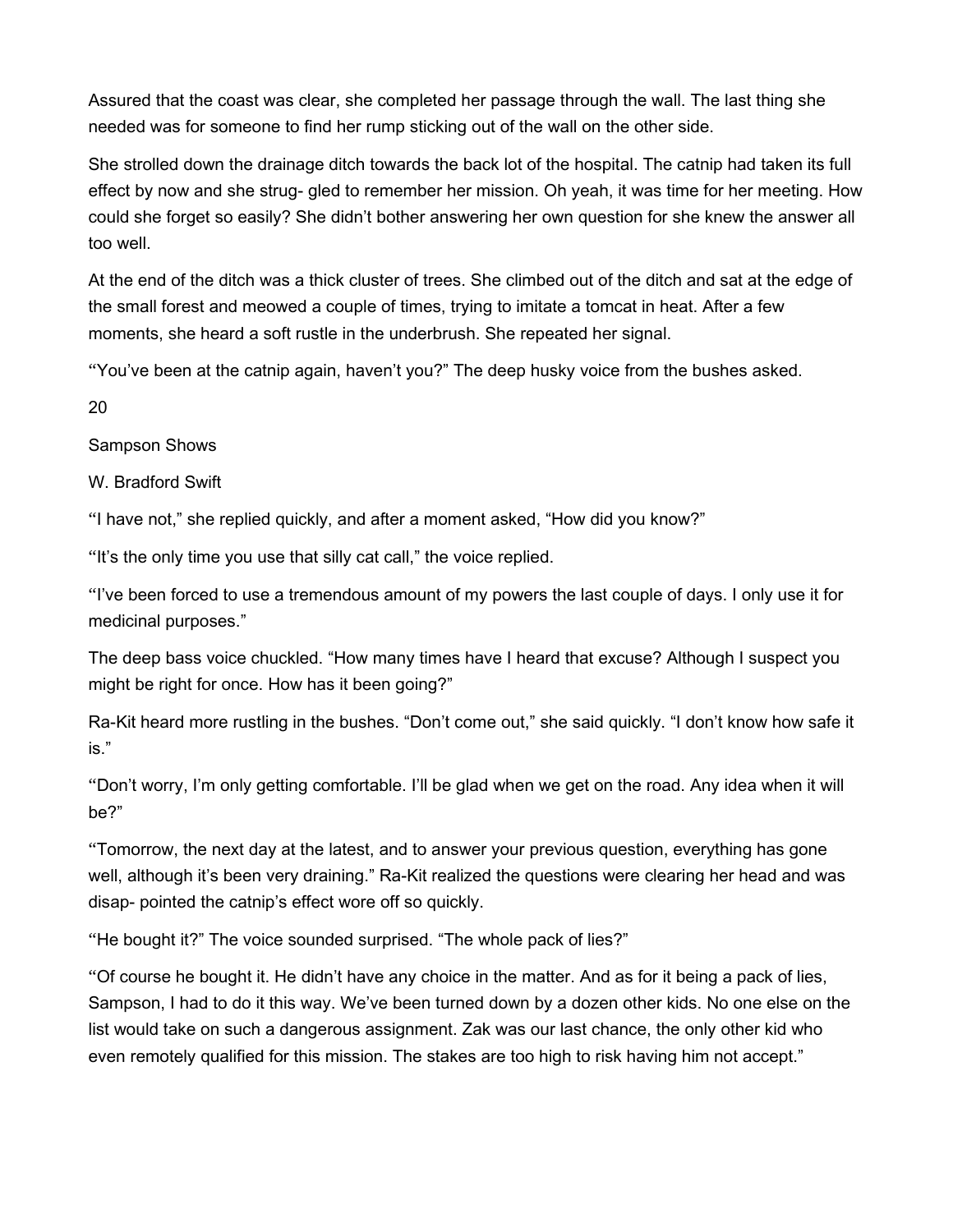"Ra-Kit, have you no conscience? You almost killed his dog. I know your magic is powerful, but it's also been somewhat unpredictable the last fifty years or so. You had no way of knowing for certain whether that car would crush his dog into the next life or not. It was a huge risk."

Ra-Kit could feel her temper flare despite the catnip and knew it was because her companion was right. It had been a big risk, although a necessary one. She had been able to swerve the car at just the last instant, and it had been enough. She didn't enjoy hurting animals, not even a dog, but their mission was too important to be overly concerned with what she liked and didn't like.

21

"Listen Sampson, his dog will be fine. I promise. It'll take him a while to heal, but he will with time. Meanwhile, we have Zak's promise to help us. We couldn't get that with any of the others."

"You haven't told him what it is he promised to do, have you?"

"No, crazy, I haven't," Ra-Kit shouted, then in a calmer but strained voice, "I told you that was my plan. If I had told him up front, there was too much of a chance he'd turn me down. He might have decided to take a chance and let the vet save his dog."

"Would she have been able to?" Sampson asked.

"No, I'm afraid not. The injuries were more serious than I had an- ticipated. I admit it. For a while, I wasn't sure I'd be able to bring him back, but he's fine now. Really."

"And now what?"

"Zak will be back tomorrow to visit. I'll tell him about our mission. Then, I'll bring him out here and introduce you."

"What's he like?" Sampson persisted.

Ra-Kit didn't answer at once, but considered the question. "It was no mistake he was twelfth on the list. Oh, he has a great love of animals, at least as strong as the others, and he does believe in magic. No problem there. But it's all covered with a thick coating of self-doubt and low self-esteem. On top of that, he's shy as the dickens. He won't believe he can do what we ask him. That's why we must make him think he is the perfect choice."

"It doesn't get any easier does it?" Sampson asked with a sigh.

"No, it sure doesn't." Ra-Kit suddenly felt very tired. "I'll see you tomorrow. I've got to get some rest." \*\*\*

Zak finished brushing his teeth and placed his brush back in its re- ceptacle. It had been a long day. Normally he would enjoy the chance to stay up until this late at night but not under these conditions.

Zak walked down the hall to his room. Anyone walking down the hall would be able to instantly recognize which room was his. The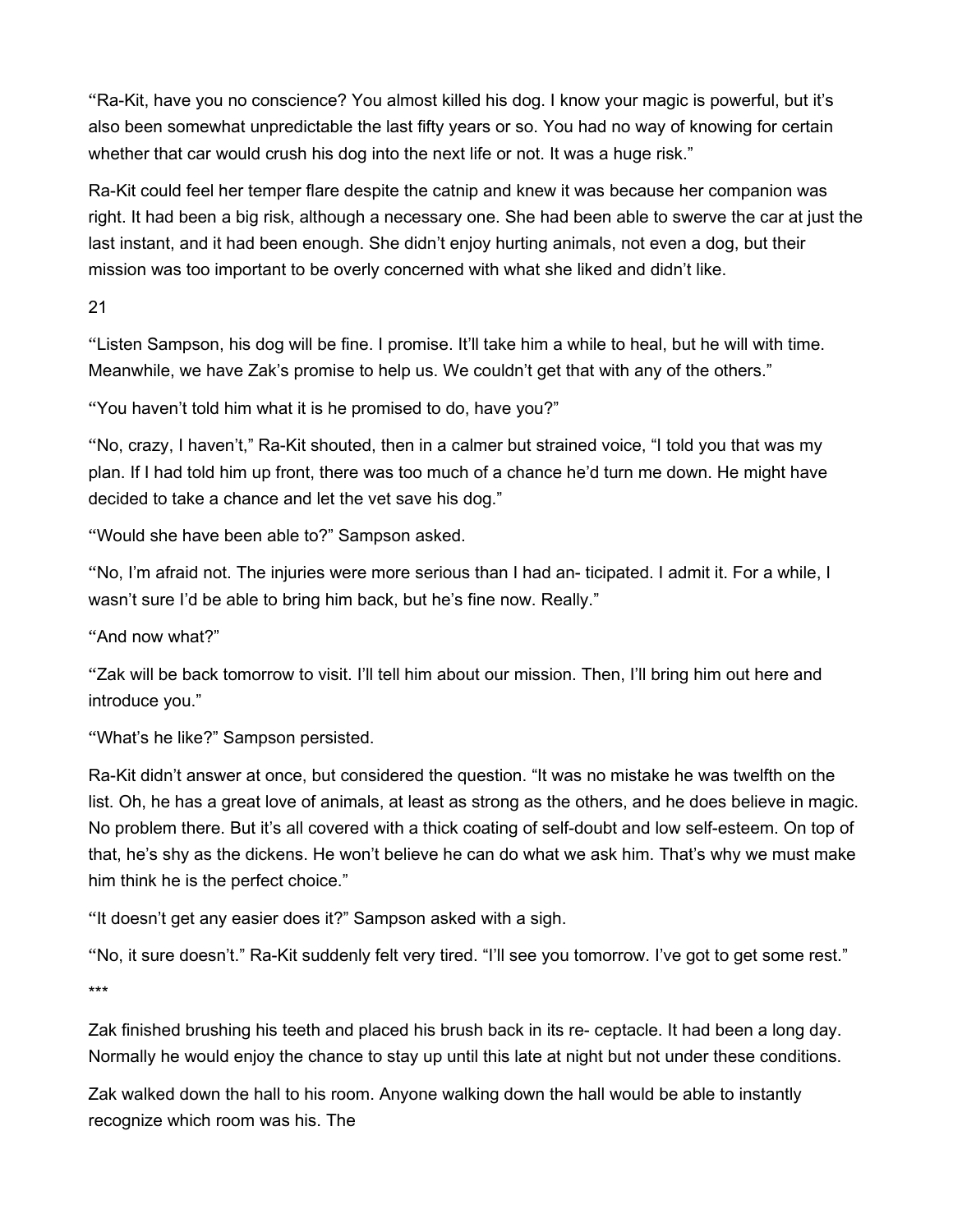### Sampson Shows

### W. Bradford Swift

door was decorated with a collage of animal faces. Scattered through it were a couple of his favorite magicians, including an old picture of Houdini, the greatest magician of all time as far as Zak was concerned. For some reason, magic and animals just seemed to go together. Zak had always thought there was something magical about animals. One of his greatest wishes had been granted today. He'd finally been able to talk with an animal, although he would have preferred if it had been under different circumstances.

Even so, remembering his conversation with Ra-Kit excited him. At the same time, he couldn't help but wonder what trouble she had talked him into. What type of favor would a magic cat expect for sav- ing the life of a loved one? Zak suspected it would not be a small one.

Zak pulled the covers back on his bed. It felt odd getting ready to go to sleep without his trusted companion, but he knew Angus was in good hands.

What if I can't do it? What if that blasted cat asks me to do some- thing impossible? It would be just like a magic cat to do something like that. If I can't accomplish it, what happens then? Will she try to take my soul away? After all, she is a black cat. Okay, not all black, but it might not matter.

Well, so what? What choice did I have? Was I going to let Angus die? Of course not. I made the only choice there was. Like Luk always said, "Make a choice, then make it work." His older brother was always saying stuff like that. What was more irritating to Zak, Luk lived his life the same way he spoke.

Boy, it would be great to be able to walk across the hall and talk to Luk right now, but his older brother had decided to stay at Appalachian after his sophomore year to take a couple summer courses. The recent move to North Carolina had been an improvement. In California, a whole country had separated them, but when you're a teenager with- out a driver's license or your own car, a three hour drive to the moun- tains was still way too long a trip.

Zak had just shut off his light next to his bed when the phone rang. Probably Dad calling, he thought. Let's see, was he out of town tonight

23

or just working late? Zak couldn't remember. His dad's schedule was just too busy and confusing for Zak to keep straight. He heard the sound of Calida's footsteps coming down the hall and then stop in front of his door. She knocked lightly.

"Zak, are you asleep yet?" she asked in her nearly perfect English. It was one of the things that irked Zak the most about his stepmother. Her dark complexion and jet black hair contrasted sharply with Zak's nearly white blond hair and blue eyes and clearly revealed her Mexican blood, but she spoke

#### 22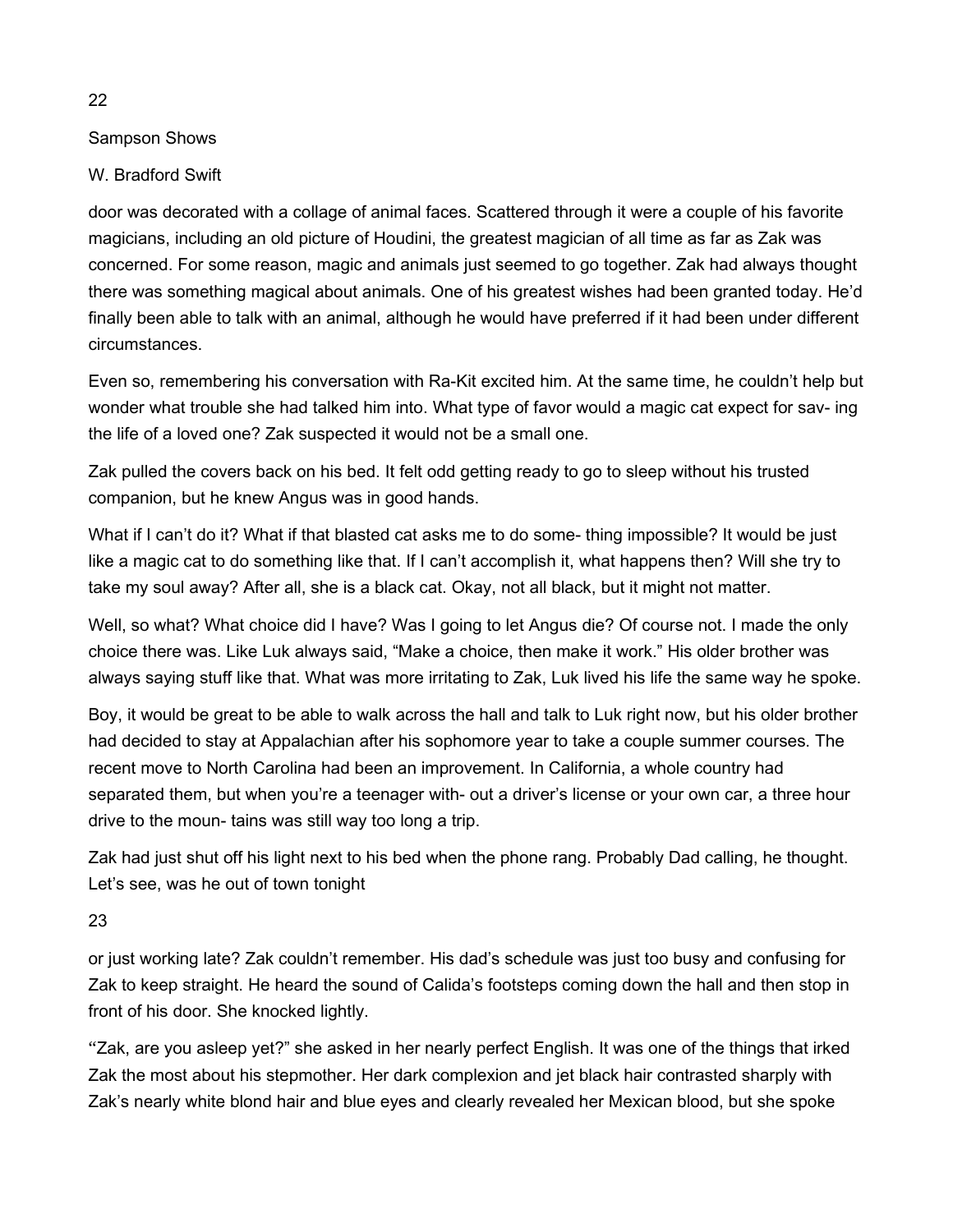with only a trace of an accent which Zak found disconcerting even though he knew it was from her training as an interpreter.

Zak wondered what she'd do if he answered yes, but decided not to test it. He hated to admit it but Calida had really come through for him and Angus today.

"No, ma'am. I'm still awake," he replied as he turned the light back on.

"It's Luk on the phone. He'd like to talk to you."

Zak jumped out of bed. "I'll be right there. Don't let him hang up." Ignoring the slippers at the end of the bed, he ran barefooted down

the hall into his dad's bedroom. He still couldn't think of it as where Calida slept as well.

"Hi, Luk, what's happening?" he asked breathlessly.

"Hey, dude, what's happening with you?" Luk returned their cus- tomary salutation. "I hear you've had a rough day?"

"Yeah, I'll say," Zak replied as he climbed on the bed and tucked his feet under his legs. "I was just wishing you were here so I could talk with you. You must have felt my energy."

"That I did, Zak-my-boy. Plus, Calida called me earlier and left a message on my voicemail."

"Oh," Zak said a little disappointed. He had hoped Luk had called because of some secret brain signals they shared. Oh well, sometimes it seemed they had a knack of knowing what was up with each other.

He told Luk about the accident but left out the part about speaking with a magic cat. He wanted to tell Luk but it seemed too complicated

24

Sampson Shows

W. Bradford Swift

to go into over the phone. Before he realized it, twenty minutes had passed and Luk had to get off the call.

"Listen, I can't talk much longer. I'm about to run out of minutes, plus I've got a huge exam tomorrow in biochem. I sometimes think it would be easier to switch my major from pre-med to phys-ed but we Bates are always up for a good challenge, right Zak?"

Zak said yes, although he wasn't sure he'd count himself as one of those Bates.

"I wanted you to know I was thinking about you. Try not to worry about Angus. He's a tough little dog. He still has a lot of cats and squirrels to chase."